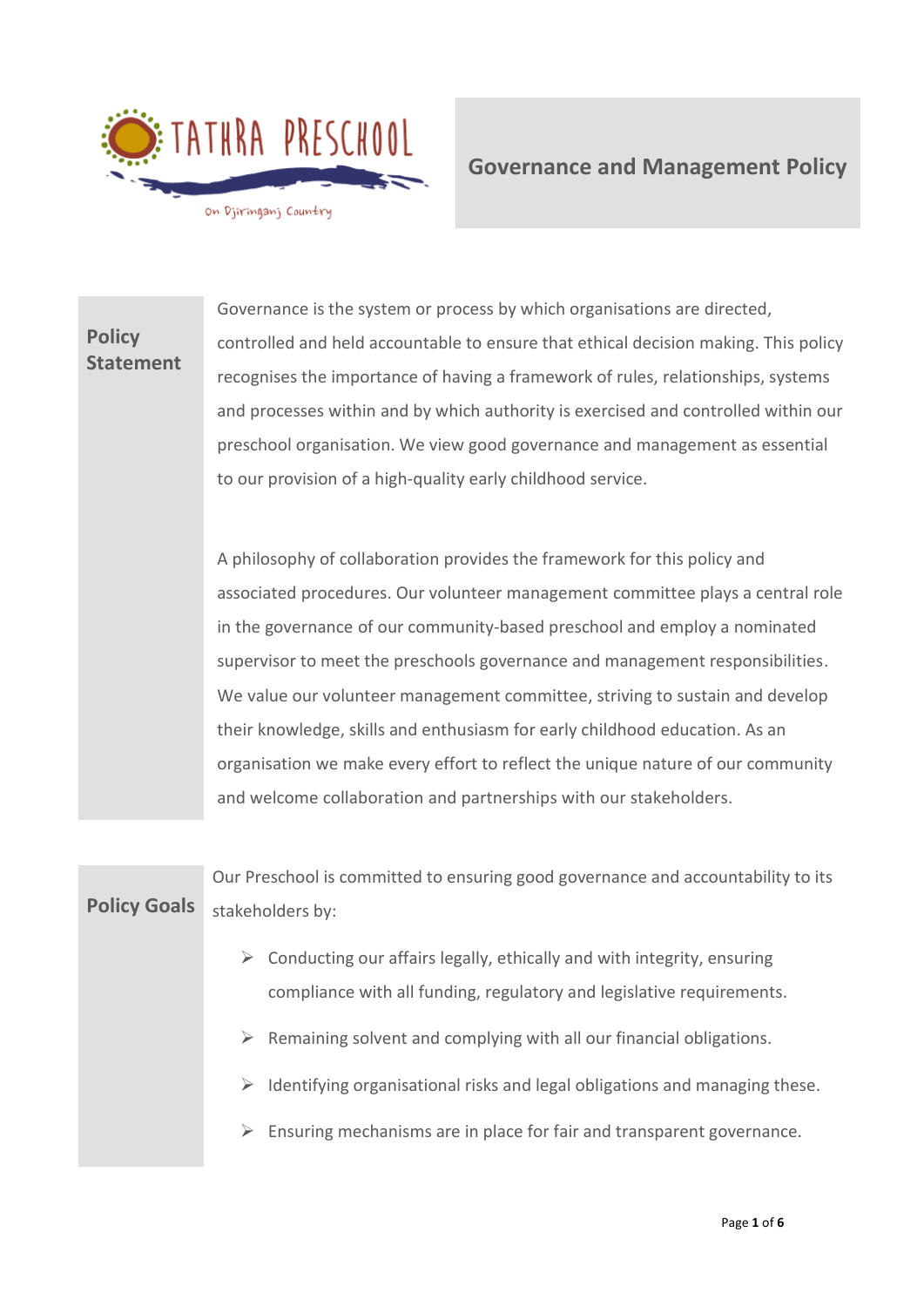# **Strategies: Role and Responsibilities**

## **Management**

The management of our preschool is overseen by the Management Committee. The Management Committee is accountable to members for the performance of the organisation

## **Management Committee Role**

The Management Committee has overall responsibility to members for the sustainability and relevance of the service. The Board/Management will direct its activities towards achieving the organisation's goals and implementing the organisation's Quality Improvement Plan by guiding and monitoring the organisation's business and affairs in line with the objects as set out in the organisation's rules and in line with the organisation's philosophy.

In carrying out its responsibilities, the Management Committee undertakes to maximise the value and contribution of the organisation to the community, and to serve the interests of the organisation's members, employees and families and children using the service. In serving these interests there is an implicit understanding that the rights of the child are paramount in all decision making.

The Management Committee is the employer of all staff of the organisation and are responsible for the management and control of the organisation as the Approved Provider of education and care under the Children Education and Care Services National Law 2010 and the Education and Care Services National Regulations 2011.

## **Policies**

## **The Management Committee will:**

 $\triangleright$  Ensure that a comprehensive set of policies are in place as required under Education and Care Service Regulations and other regulations and laws that the service must comply with.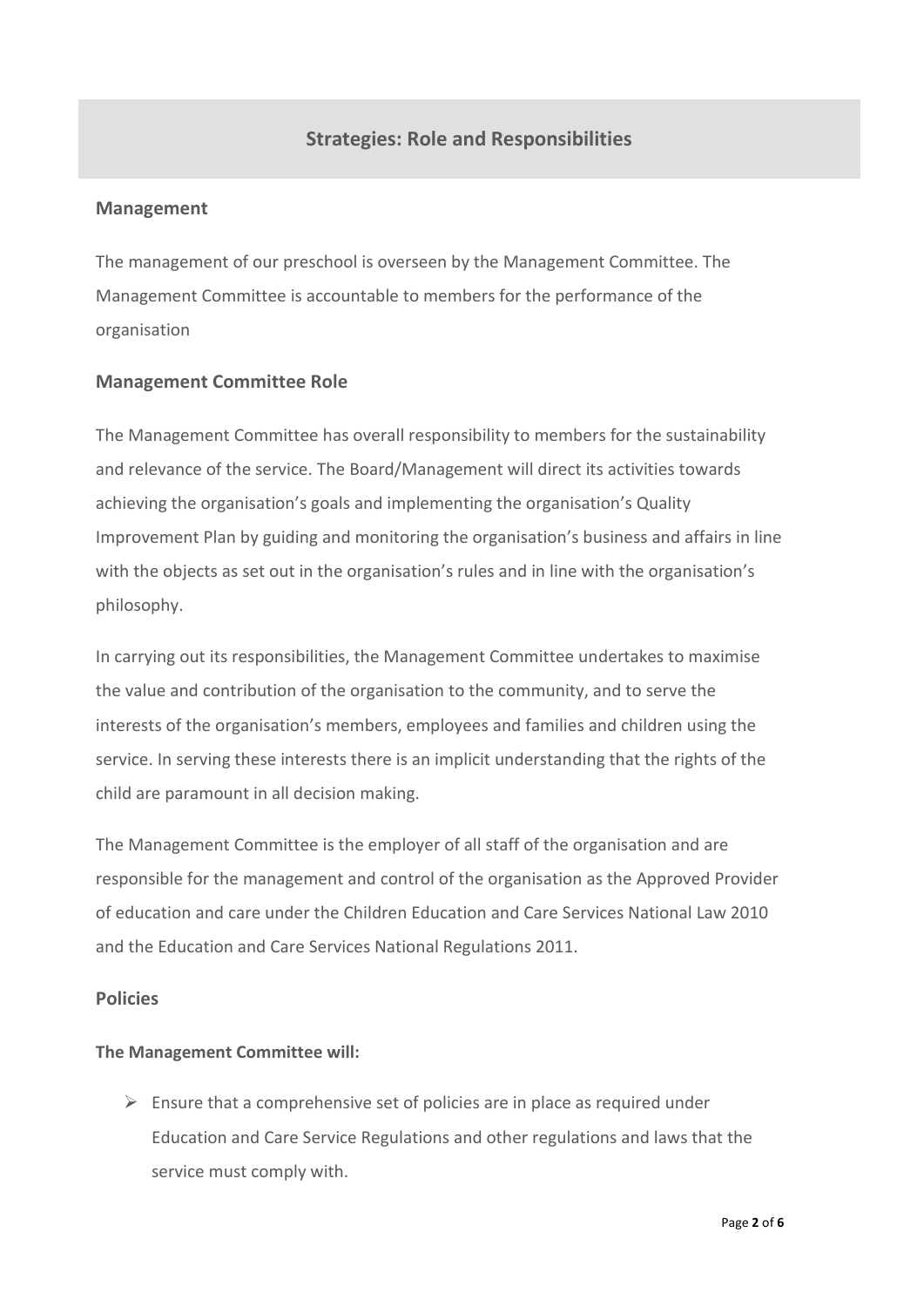- $\triangleright$  Ensure that these policies comply with relevant legislation; and
- $\triangleright$  Update these policies on a regular basis.

## **Compliance Measures**

#### **The Management Committee will**:

 $\triangleright$  Ensure that mechanisms are in place such as compliance tools and a compliance calendar to assist them to assess that the organisation's policies are implemented.

## **Constitution**

#### **The Management Committee of the Association will**:

- $\triangleright$  Ensure that the organisation's constitution/articles of association are followed at all times.
- $\triangleright$  Ensure that the constitution/ articles of association are reviewed at least every three years.
- $\triangleright$  Ensure that each new member of the Board/Management, and Committee is provided with a copy of the organisation's constitution and Quality Improvement Plan on their appointment to Management Committee

## **Board/Management Committee Powers**

The Management Committee sets the strategic direction and monitors performance of the organisation. The Management Committee will provide effective governance to ensure excellent overall management of the organisation's business and financial objectives.

In addition, the Management Committee members may delegate any of their powers (with the exception of the power of delegation and responsibilities as Approved Provider) to a committee of directors, a director, an employee or any other person.

The Management Committee delegates the responsibility of implementing the strategic plan and day-to-day management of the organisation to the service's Director/Coordinator/ Manager/Nominated Supervisor.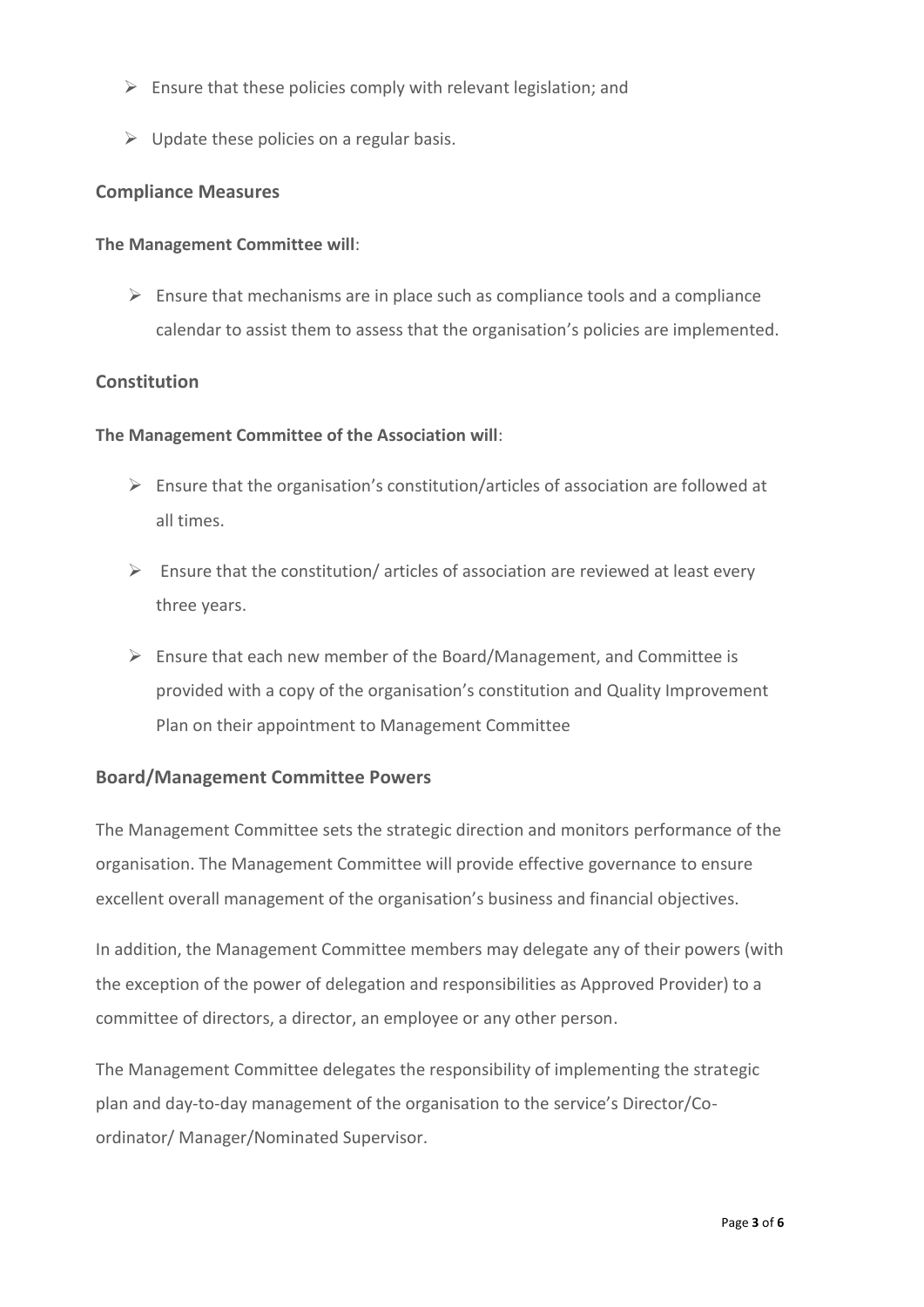In discharging its powers, each Director/Management Committee member will be bound by the Associations Act/Corporations Act, the Constitution and all policies of the organisation. The Board's/Management Committee's authority includes:

- Overseeing the organisation including its control and accountability systems.
- Appointing and removing the Director/Co-ordinator/Manager/Nominated Supervisor.
- Ratifying the appointment of all staff members.
- Developing organisational strategy and performance objectives.
- Reviewing, ratifying and monitoring systems of risk management and internal control, codes of conduct, and legal compliance.
- Monitoring the Director's/Co-ordinator's/Nominated Supervisor/Manager's performance and implementation of strategy.
- Approving and monitoring financial and other reporting.
- Authorising appropriate delegations within the organisation.
- Ensuring appropriate resources are available to carry out the organisation's functions; and
- Approving and monitoring the progress of major capital expenditure.

## **Risk Management**

## **The Management Committee will:**

- $\triangleright$  Ensure the organisation operates with and to a valid Constitution/Articles of Association and that all governance and management practices of the Management Committee and staff align with the Constitution/Articles of Association.
- $\triangleright$  Demonstrate achievement of this through accessible meeting minutes and Management Committee self-assessments.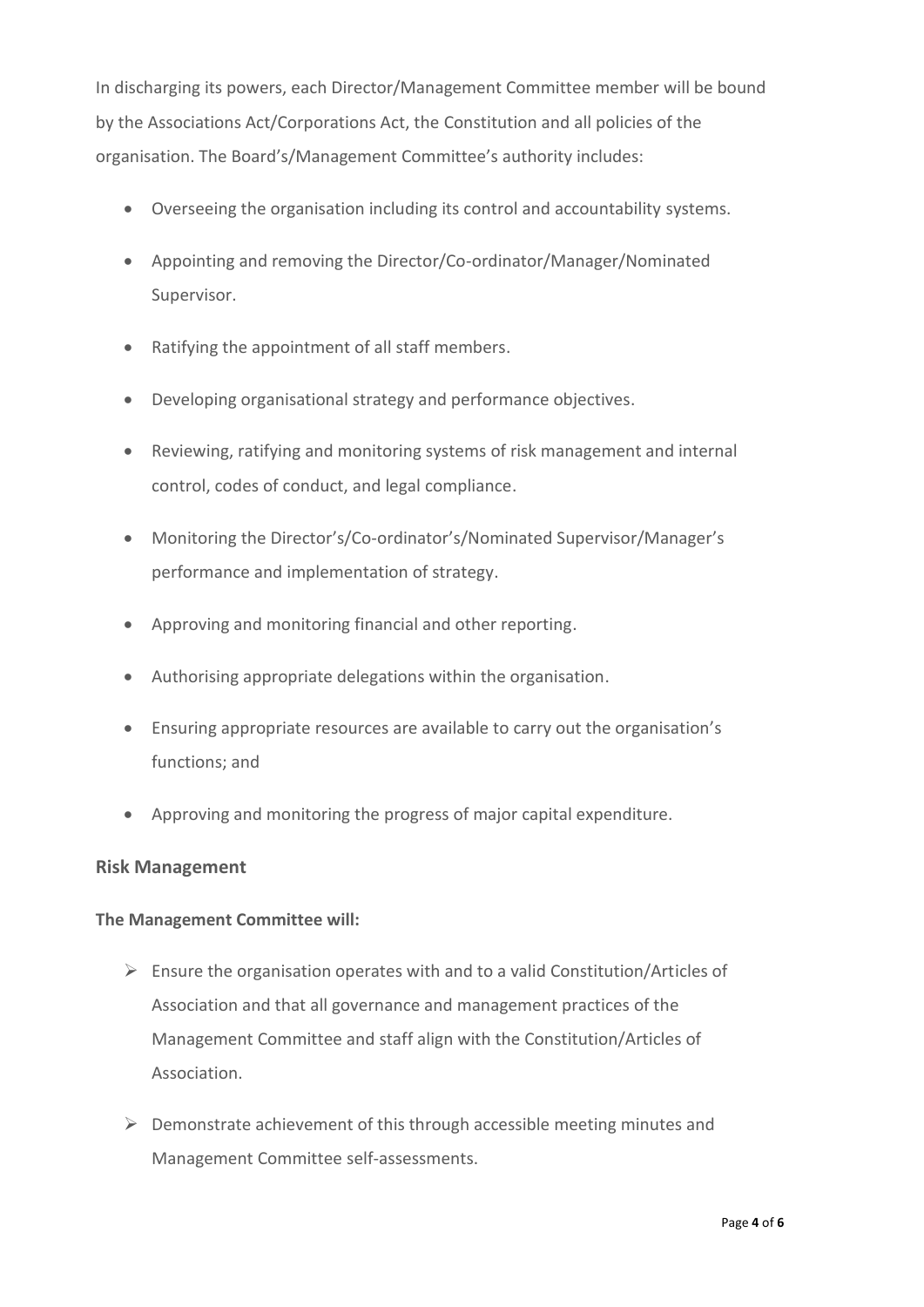➢ Assist Board members to receive ongoing support and professional development in the implementation of effective and evidence-based governance practice

## **Code of Conduct**

## **The Management Committee members will**:

- $\triangleright$  Commit themselves members to ethical, businesslike, and lawful conduct, including proper use of authority and professional decorum when acting as Management Committee members.
- $\triangleright$  Demonstrate un-conflicted loyalty to the interests of the organisation when acting as a Management Committee member.
- $\triangleright$  Avoid conflicts of interest with respect to their role.
- $\triangleright$  Annually disclose their involvement with other organisations or companies that currently do business or may do business with the organisation
- ➢ Immediately disclose to the Management Committee any and all impending conflicts of interest. That member shall absent herself or himself without comment from both the deliberation and final decision-making.
- $\triangleright$  Not use information exclusive to Management Committee members for personal gain and will respect the confidentiality of all information obtained during meetings or through their role.
- $\triangleright$  Respect the confidentiality appropriate to issues of a sensitive nature.

*This policy links to the Privacy and Confidentiality policy*

# **Monitor, Evaluation and Review**

This policy will be monitored to ensure compliance with legislative requirements and unless deemed necessary through the identification of practice gaps, the service will review this Policy every two years.